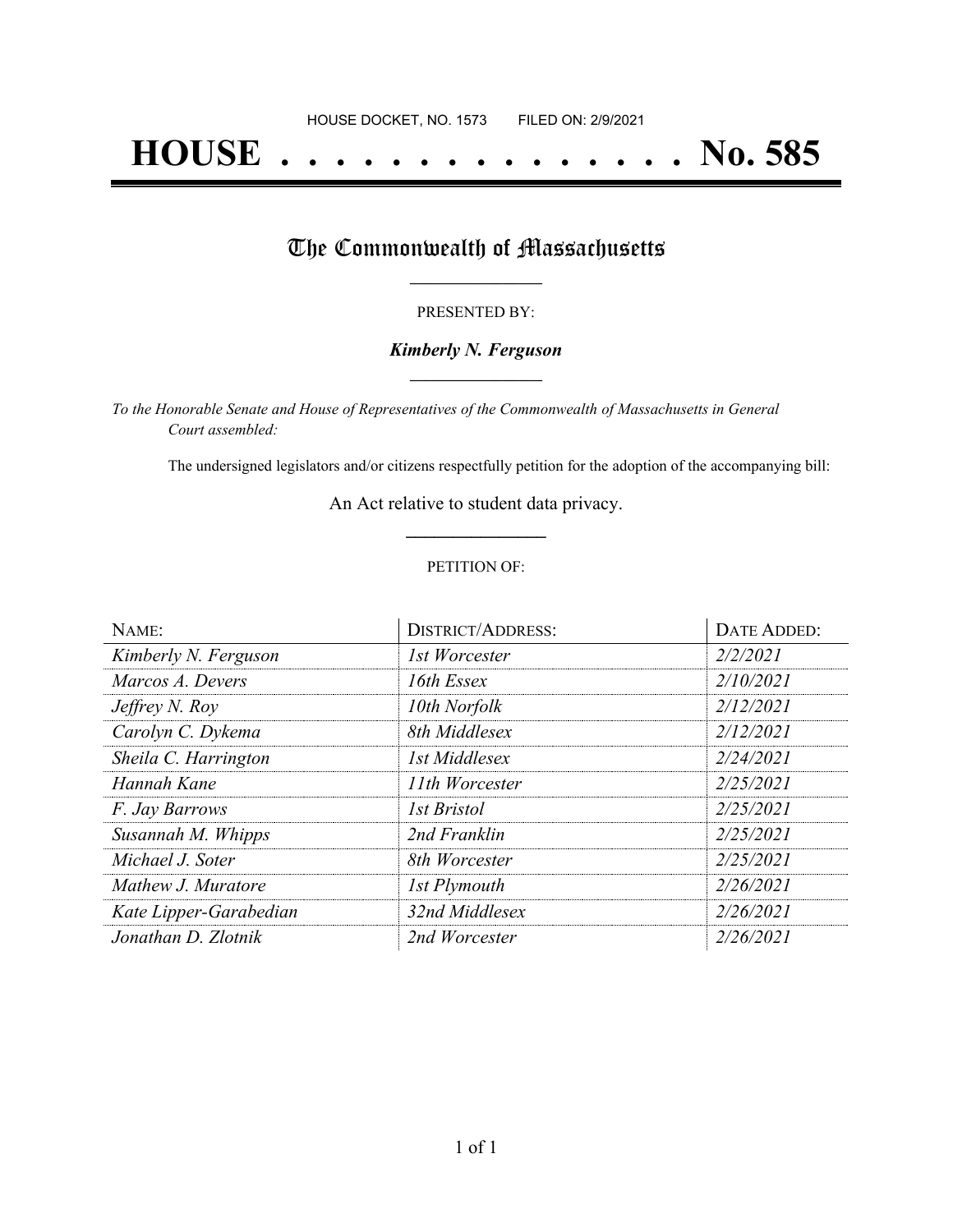## **HOUSE . . . . . . . . . . . . . . . No. 585**

By Mrs. Ferguson of Holden, a petition (accompanied by bill, House, No. 585) of Kimberly N. Ferguson and others relative to student data privacy. Education.

### The Commonwealth of Massachusetts

**In the One Hundred and Ninety-Second General Court (2021-2022) \_\_\_\_\_\_\_\_\_\_\_\_\_\_\_**

**\_\_\_\_\_\_\_\_\_\_\_\_\_\_\_**

An Act relative to student data privacy.

Be it enacted by the Senate and House of Representatives in General Court assembled, and by the authority *of the same, as follows:*

| $\mathbf{1}$   | Chapter 71 of the General Laws, as appearing in the 2018 Official Edition, is hereby                   |
|----------------|--------------------------------------------------------------------------------------------------------|
| 2              | amended by inserting after section 34H the following five sections:--                                  |
| 3              | Section 34I. As used in sections 34I through 34M, the following words shall, unless the                |
| 4              | context clearly requires otherwise, have the following meanings:                                       |
| 5              | "Board", the board of elementary and secondary education.                                              |
| 6              | "Covered information", student personally identifiable information or material, or                     |
| $\overline{7}$ | information that is linked to student personally identifiable information or material, in any media    |
| 8              | or format that is not publicly available and is: (i) created by or provided to an operator by a        |
| 9              | student, or the student's parent or legal guardian, in the course of the student's, parent's, or legal |
| 10             | guardian's use of the operator's site, service, or application for K-12 school purposes; (ii) created  |
| 11             | by or provided to an operator by an employee or agent of a K-12 school or school district for K-       |
| 12             | 12 school purposes; or (iii) gathered by an operator through the operation of its site, service, or    |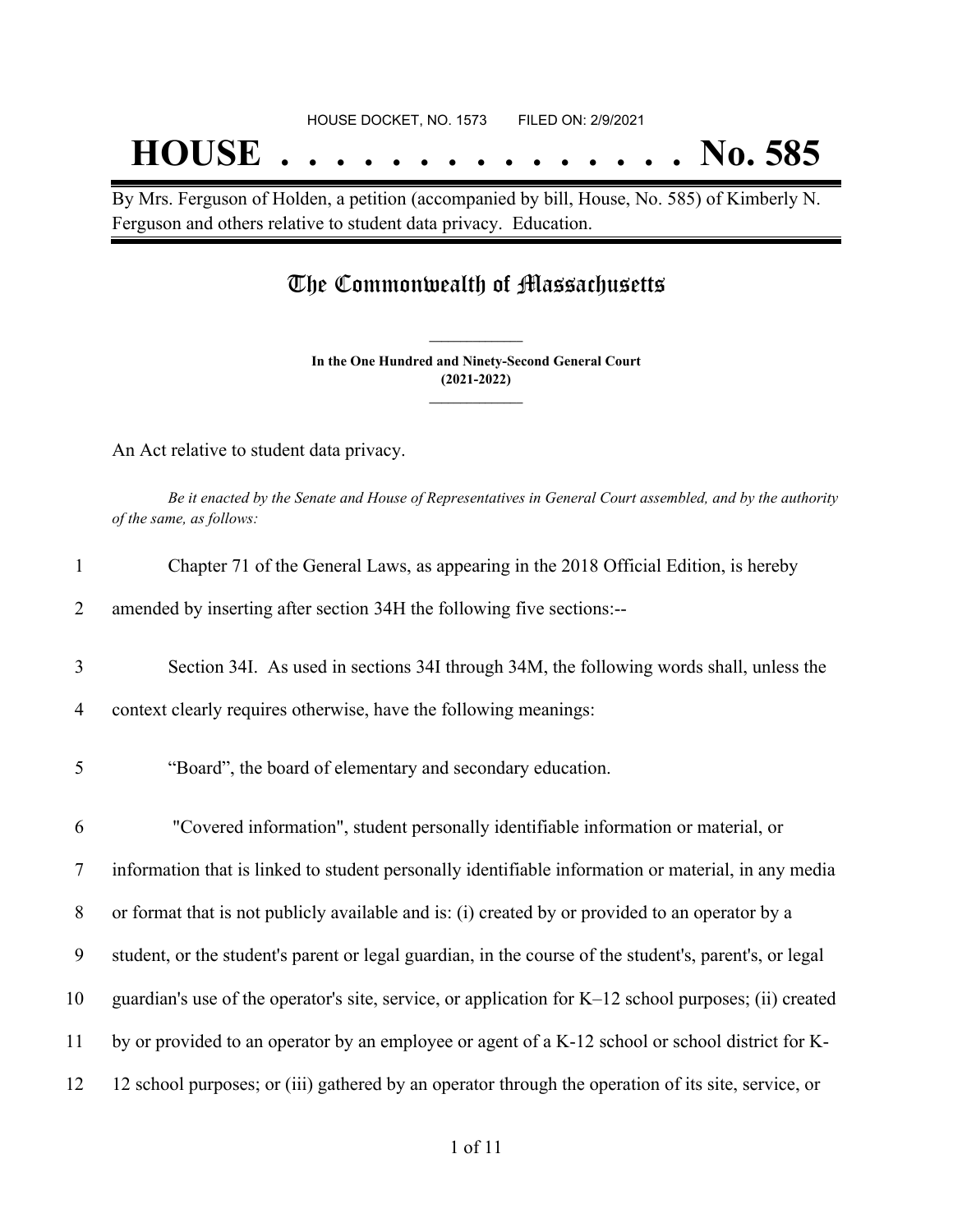| 13 | application for K-12 school purposes and personally identifies a student, including, but not         |
|----|------------------------------------------------------------------------------------------------------|
| 14 | limited to, information in the student's educational record or electronic mail, first and last name, |
| 15 | home address, telephone number, electronic mail address, or other information that allows            |
| 16 | physical or online contact, discipline records, test results, special education data, juvenile       |
| 17 | dependency records, grades, evaluations, criminal records, medical records, health records, social   |
| 18 | security number, biometric information, disabilities, socioeconomic information, food purchases,     |
| 19 | political affiliations, religious information, text messages, documents, student identifiers, search |
| 20 | activity, photos, voice recordings, or geolocation information.                                      |
| 21 | "Department", the department of elementary and secondary education.                                  |
| 22 | "District" or "school district", the school department of a city, town, regional school              |
| 23 | district, vocational or agricultural school, independent vocational school, charter school, or       |
| 24 | private school.                                                                                      |
| 25 | "Educational entity", a K-12 school, district, department, or any subdivision thereof, as            |
| 26 | well as employees acting under the authority or on behalf of an educational entity.                  |
| 27 | "Interactive computer service", any information service, system, or access software                  |
| 28 | provider that provides or enables computer access by multiple users to a computer server,            |
| 29 | including specifically a service or system that provides access to the Internet and such systems     |
| 30 | operated or services offered by libraries or educational institutions.                               |
| 31 | "K-12 school", a school that offers any of grades kindergarten to 12 and that is operated            |

by a school district.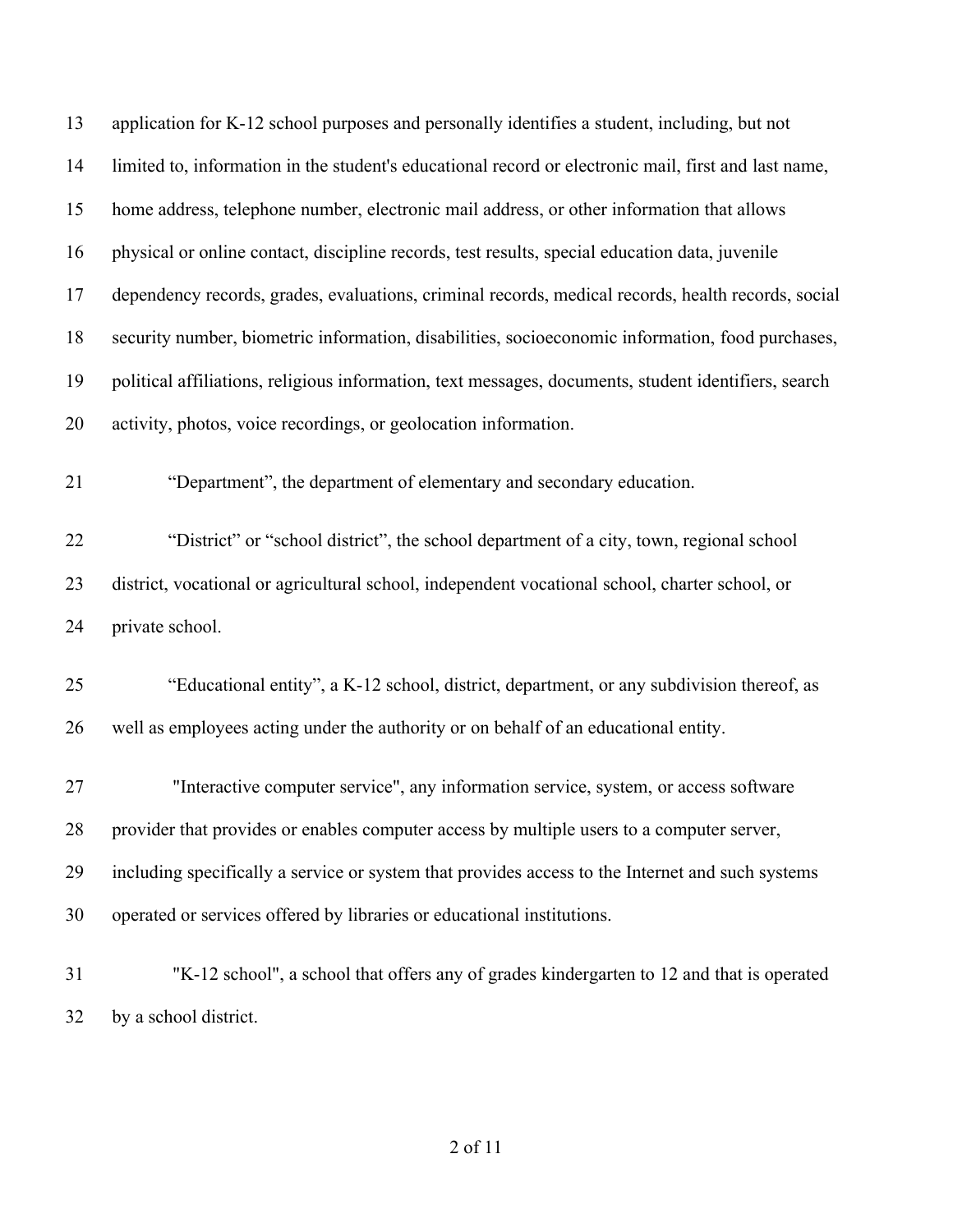"K-12 school purposes", uses that are directed by or that customarily take place at the direction of a K-12 school, teacher, or school district or aid in the administration of school activities, including, but not limited to, instruction in the classroom or at home, administrative activities, and collaboration between students, school personnel, or parents, or are otherwise for the use and benefit of the school.

 "Operator", an entity other than the department, district, school, or other educational entity that operates an Internet website, online service, online application, or mobile application with actual knowledge that the site, service, or application is used primarily for K–12 school purposes and was designed and marketed for K–12 school purposes.

 "Personal social media account", an account, service, or profile that is used by a student exclusively for personal communications unrelated to any K-12 school purpose, as defined herein; provided, however, that a personal social media account shall not include any account, service, or profile created, maintained, used or accessed by a student exclusively for any K-12 purposes or any education related communications.

 "Targeted advertising", presenting advertisements to a student where the advertisement is selected based on information obtained or inferred over time from that student's online behavior, usage of applications, or covered information. It does not include advertising to a student at an online location based upon that student's current visit to that location, or in response to that student's request for information or feedback, without the retention of that student's online activities or requests over time for the purpose of targeting subsequent ads.

 "Social media", an electronic medium allowing users to create, share and view user-generated content, including, but not limited to, uploading or downloading videos or still

of 11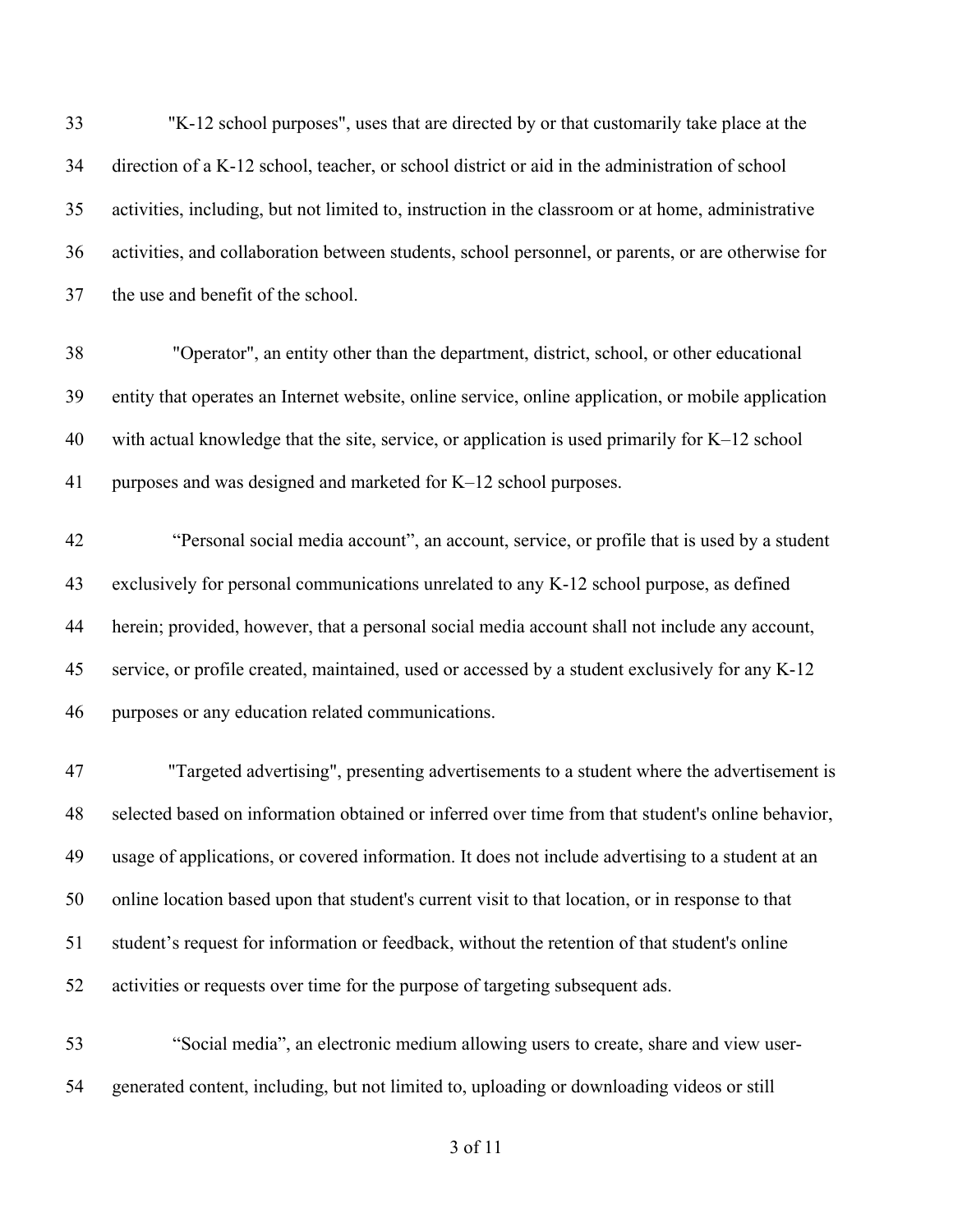photographs, audio content, blogs, video blogs, podcasts, messages, e-mails or internet website profiles or locations.

 "Student personally identifiable information", data or information that alone, or in combination, is linked to a specific student and would allow a reasonable person, with no personal knowledge of the relevant circumstances, to identify the student.

 Section 34J. (a) An operator shall not engage in any of the following activities with respect to their site, service or application:

62 (1) Engage in targeted advertising on the operator's site, service, or application, or target advertising on any other site, service, or application if the targeting of the advertising is based on any information, including covered information and persistent unique identifiers, that the operator has acquired because of the use of that operator's site, service, or application for K-12 school purposes.

67 (2) Use information, including persistent unique identifiers, created or gathered by the operator's site, service, or application, to amass a profile about a student except in furtherance of K–12 school purposes. "Amass a profile" does not include the collection and retention of account information that remains under the control of the student, the student's parent or guardian, or K-12 school.

72 (3) Sell or rent a student's information, including covered information. This subsection shall not apply to the purchase, merger, or other type of acquisition of an operator by another entity, if the operator or successor entity complies with this section regarding previously acquired student information, or to national assessment providers if the provider secures the express written consent of the parent or student, given in response to clear and conspicuous

of 11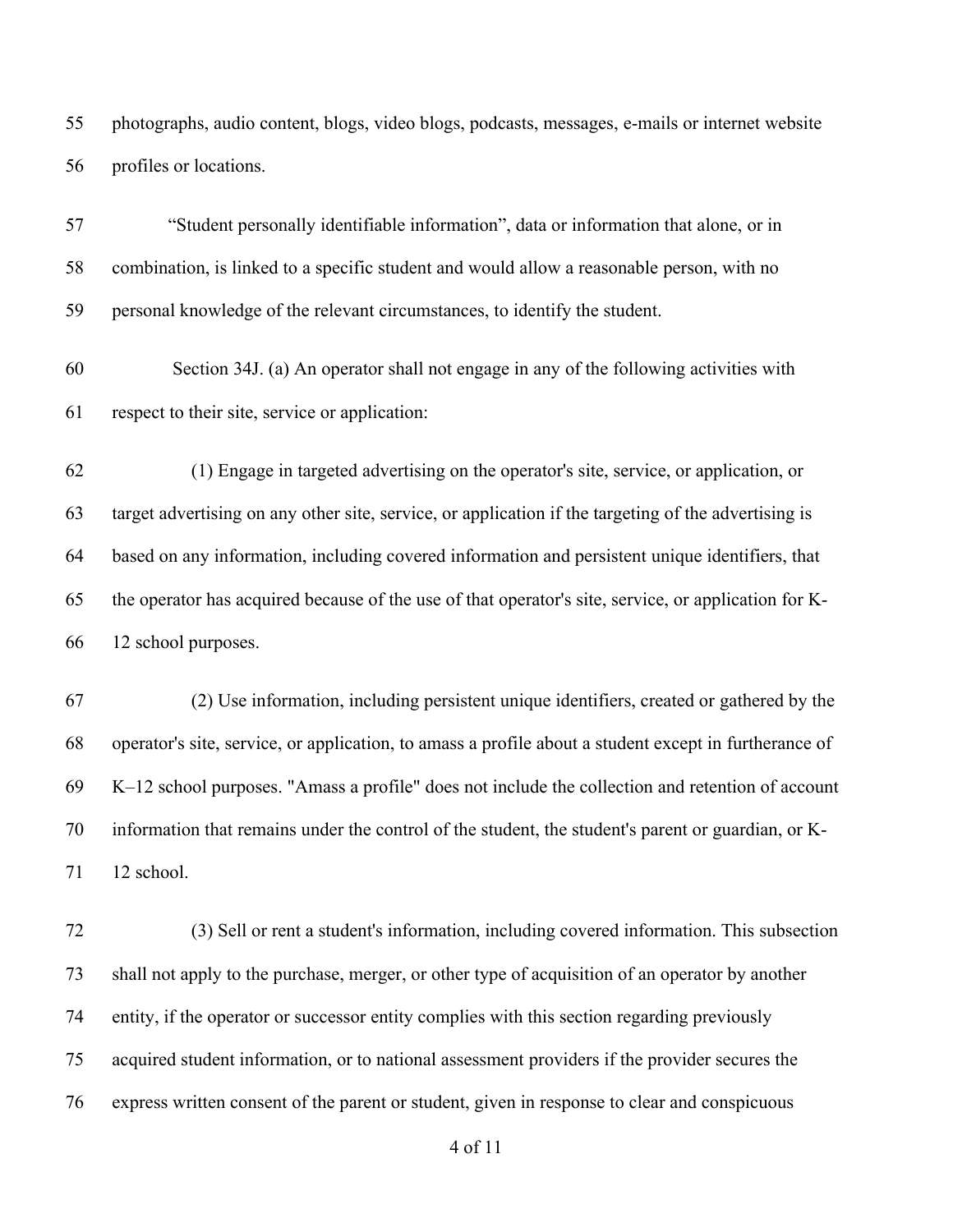notice, solely to provide access to employment, educational scholarships or financial aid, or postsecondary educational opportunities.

79 (4) Disclose covered information.

 (b) Notwithstanding subparagraph (4) of subsection (a), an operator may disclose covered information of a student, so long as subparagraphs (1) through (3) inclusive are not violated, under the following circumstances:

 (1) If other provisions of federal or state law require the operator to disclose the information, and the operator complies with the requirements of federal and state law in protecting and disclosing that information;

 (2) For legitimate research purposes as required by state or federal law and subject to the restrictions under applicable state and federal law; or as allowed by state or federal law and 88 under the direction of the department, in furtherance of K–12 school purposes or postsecondary educational purposes; or

 (3) To a state or local educational entity, including K-12 schools and school districts, for K–12 school purposes, as permitted by state or federal law.

 (c) An operator shall: (1) implement and maintain reasonable security procedures and practices appropriate to the nature of the covered information designed to protect that covered information from unauthorized access, destruction, use, modification, or disclosure; and (2) immediately delete a student's covered information if requested by the educational institution.

 (d) Subject to the provisions of this section, an operator may use covered information to maintain, develop, support, improve, or diagnose the operator's site, service, or application.

of 11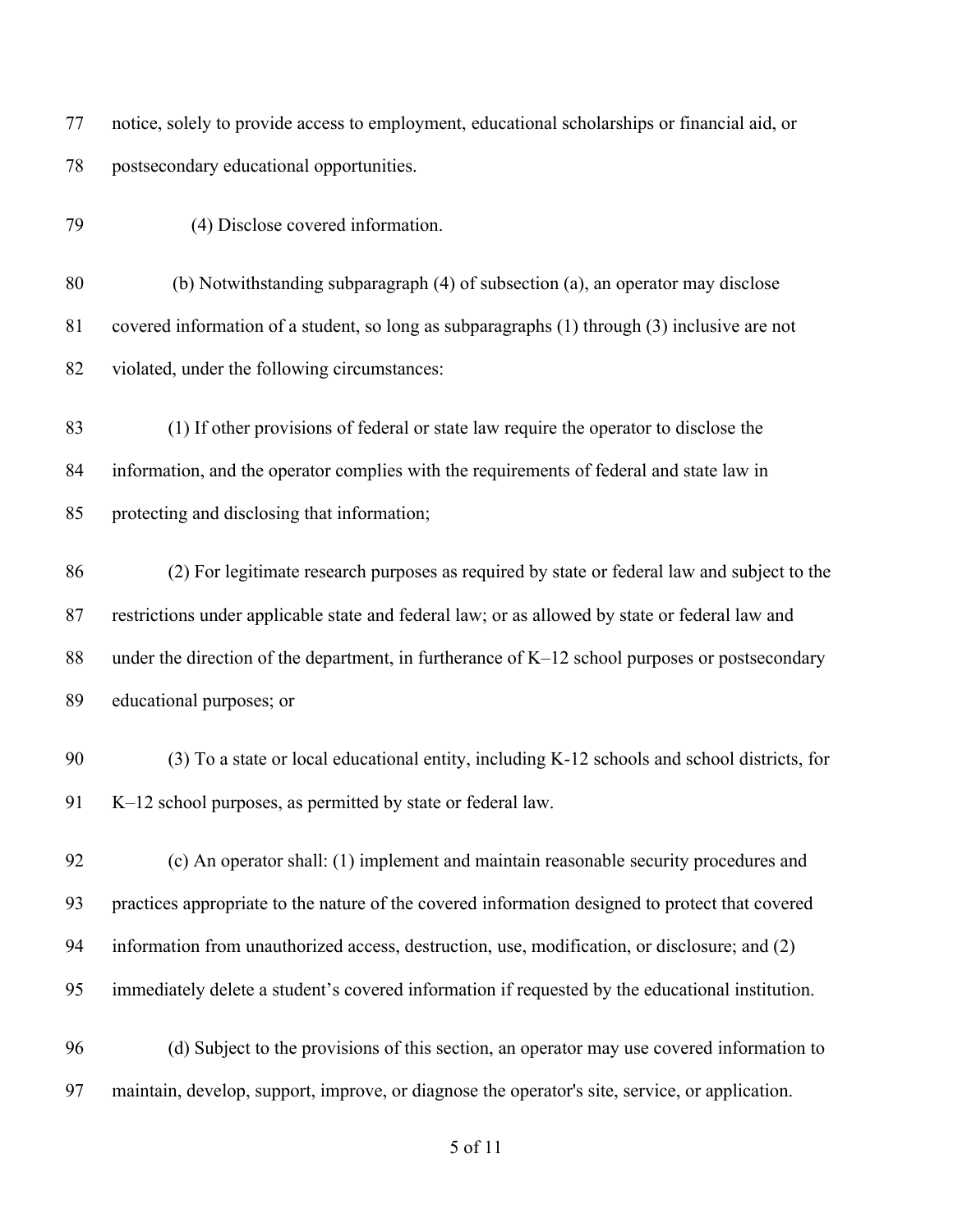Subject to the provisions of this section, an operator may use aggregated or non-identifiable student information to demonstrate the effectiveness of the operator's products or services, including marketing or within the operator's site, service, or application or other sites, services, or applications owned by the operator to improve educational purposes.

 (e) Nothing in this section shall be construed to: (i) limit the authority of a law enforcement agency to obtain any content or information from an operator as authorized by law or pursuant to an order of a court of competent jurisdiction; (ii) limit the ability of an operator to use student data, including covered information, for adaptive learning or customized student learning purposes; (iii) apply to general audience Internet websites, general audience online services, general audience online applications, or general audience mobile applications, even if login credentials created for an operator's site, service, or application may be used to access those general audience sites, services, or applications; (iv) limit service providers from providing Internet connectivity to schools or students and their families; (vi) prohibit an operator of an Internet website, online service, online application, or mobile application from marketing educational products directly to parents if the marketing did not result from the use of covered information obtained by the operator through the provision of services covered under this section; (vii) impose a duty upon a provider of an electronic store, gateway, marketplace, or other means of purchasing or downloading software or applications to review or enforce compliance with this section on those applications or software; (viii) impose a duty upon a provider of an interactive computer service to review or enforce compliance with this section by third-party content providers; or (ix) prohibit students from downloading, exporting, transferring, saving, or maintaining their own student data or documents.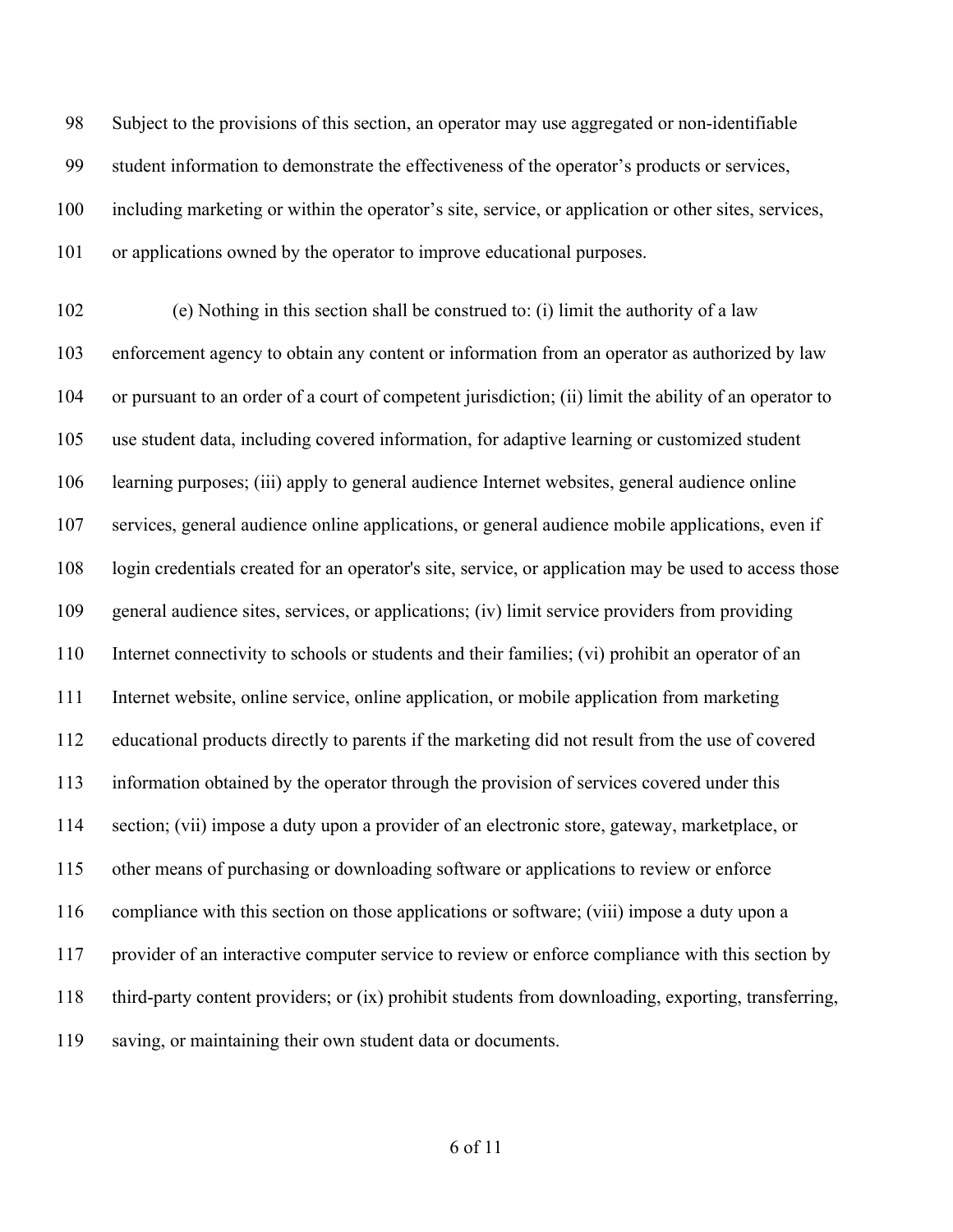(f) An aggrieved student or educational entity may institute a civil action for damages or to restrain a violation of this section and may recover: (i) up to \$10,000 for each request that violates this section; (ii) up to \$10,000 for each adverse action, which violates this section, or actual damages, whichever amount is higher; (iii) punitive damages if a court determines that a violation was willful; and (iv) reasonable attorneys' fees and other litigation costs reasonably incurred.

126 Section 34K. (a) Any contract or agreement that is entered between an educational entity and a third party, including an operator as defined in section 34I of chapter 71, pursuant to which the third party sells, leases, provides, operates, or maintains a service that grants access to covered information, or creates any covered information, including, but not limited to (i) any cloud-based services for the digital storage, management, and retrieval of pupil records; or (ii) any digital software that authorizes a third-party provider to access and acquire student records, shall contain:

 (1) a statement that student records continue to be the property and under the control of the educational entity;

 (2) a prohibition against the third party using covered information for commercial or advertising purposes, or any information in the student record for any purpose other than for the requirements of the contract;

 (3) a description of the procedures by which a parent, legal guardian, or eligible student may review the student's records and correct erroneous information, in accordance with state and federal law;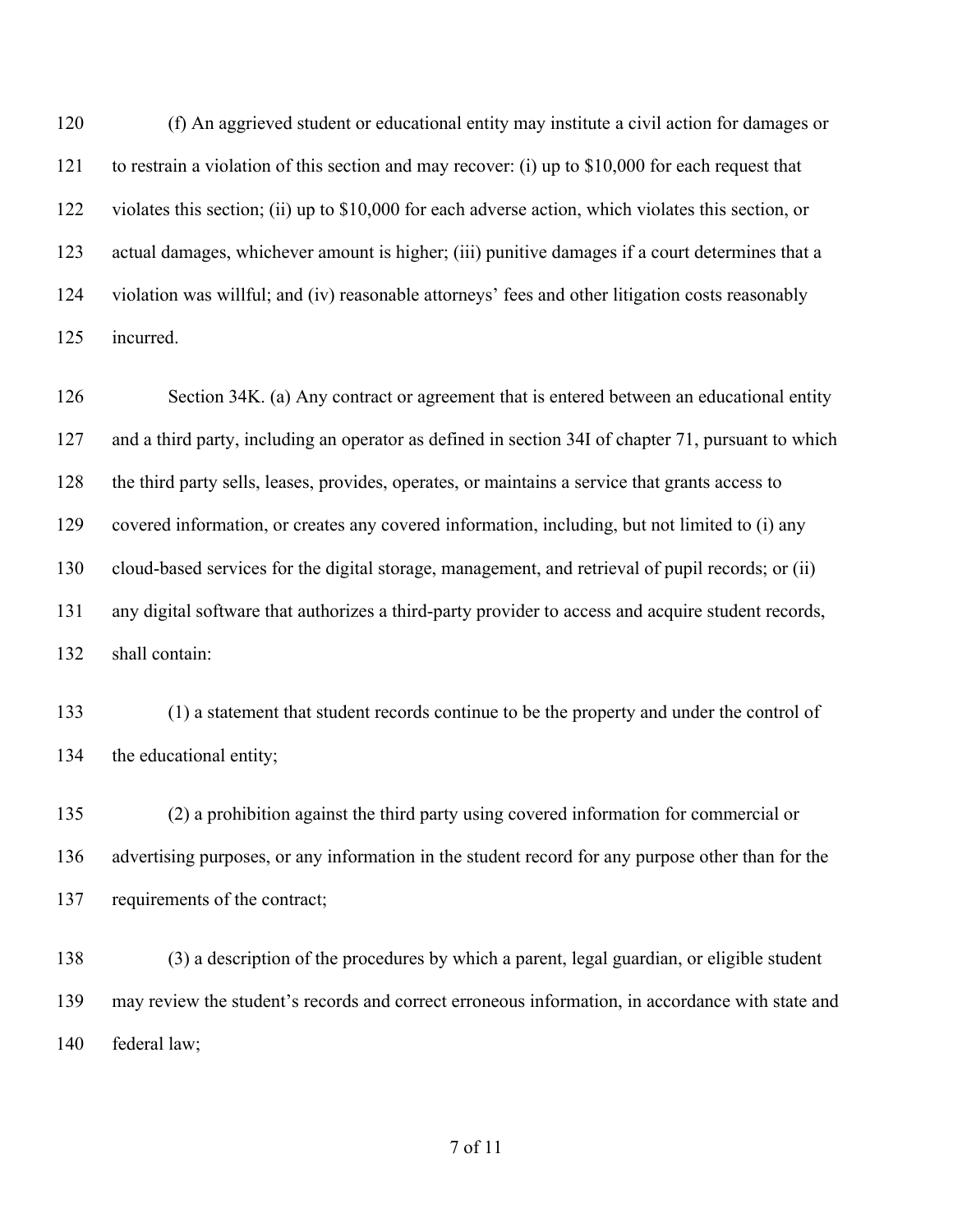(4) a description of the actions the third party will take to ensure the security of student records; however, compliance with this requirement shall not, in itself, absolve the third party of 143 liability in the event of an unauthorized disclosure of records;

 (5) a description of the procedures for notifying any and all affected parties in the event of an unauthorized disclosure of student records;

 (6) a certification that student records shall not be retained or available to the third party upon completion of the terms of the contract;

 (7) a description of how the educational entity and the third party will jointly ensure the compliance with applicable federal and state law, including, but not limited to 20 U.S.C. section 1232g, 15 U.S.C. section 6501 et. seq., and sections 34A through 34M inclusive of chapter 71.

 (b) Any contract that fails to comply with the requirements of this section shall be voidable and all student records in possession of the third party shall be returned to the educational entity.

 (c) For purposes of this section, "student records" means information directly related to a pupil that is maintained by the local educational agency or information acquired directly from the pupil through the use of instructional software or applications assigned to the pupil by a teacher or other local educational agency employee. "student records" do not include records of teachers and school administrators that are kept in their sole possession and not revealed to any other individual except a substitute teacher.

 Section 34L. (a) a school district shall not: (i) require, request or cause a student to disclose a user name, password or other means for access, or provide access through a user name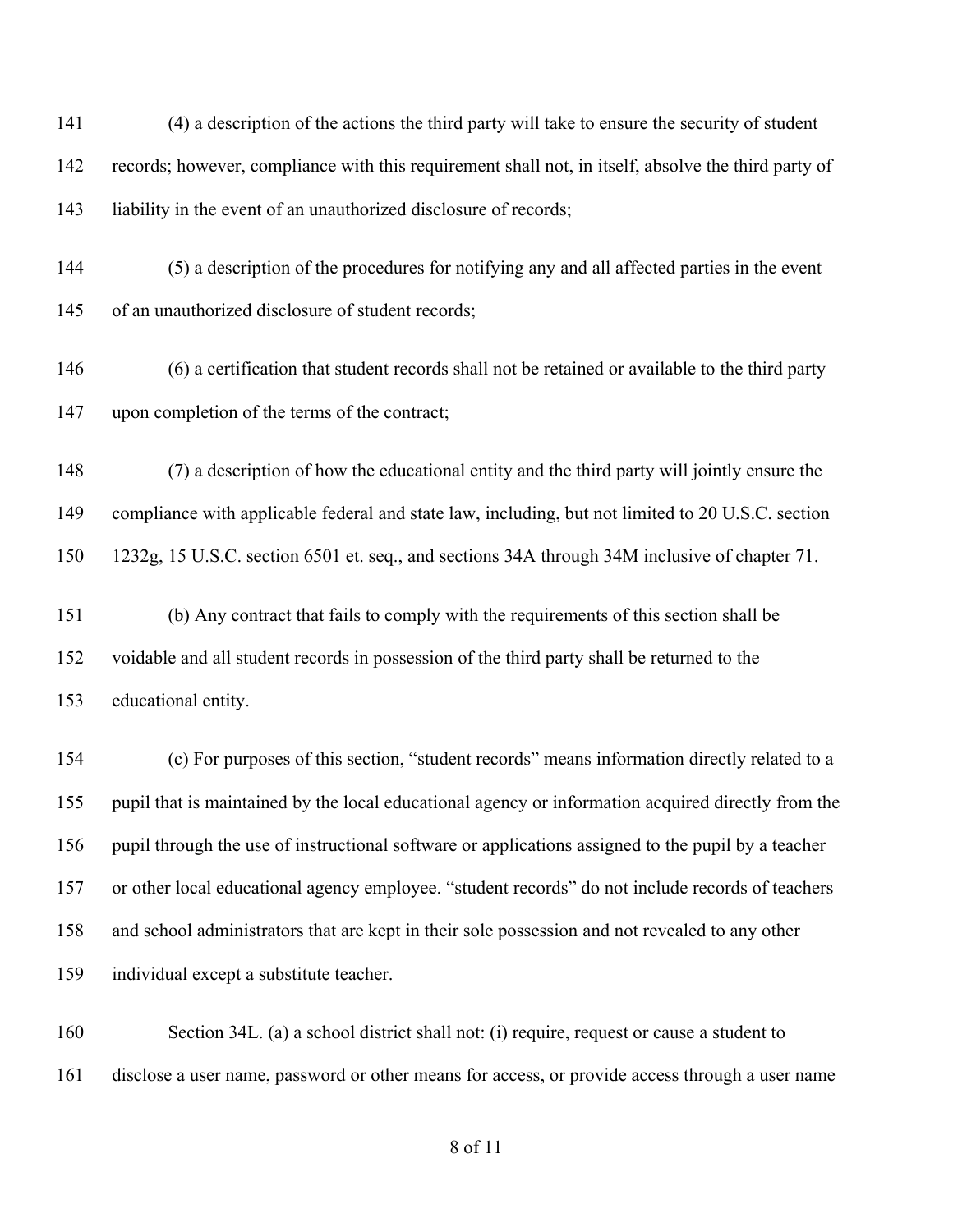or password, to a personal social media account; (ii) compel a student , as a condition of acceptance or participation in curricular or extracurricular activities, to add a person, including, but not limited to, a coach, teacher, school administrator or other school employee or school volunteer, to the student's or applicant's list of contacts associated with a personal social media account; (iii) require, request or cause a student to reproduce in any manner photographs, videos, or information contained within a personal social media account; or (iv) take or threaten adverse action against a student , including, but not limited to, restraining the student's participation in extracurricular activities, for refusing to disclose information specified in clause (i) or clause (iii) or for refusing to add a coach, teacher, school administrator or other school employee or school volunteer to a list of contacts associated with a personal social media account, as specified in 172 clause (ii).

(b) This section shall not apply to information about a student that is publicly available.

 (c) Nothing in this section shall limit a school district's right to promulgate and maintain policies governing the use of the school district's electronic equipment, including policies regarding use of the internet, email or social media.

 (d) An aggrieved student may institute a civil action for damages or to restrain a violation of this section and may recover: (i) \$1,000 for each request that violates clause (i) or (ii) of subsection (b); (ii) \$1,000 for each adverse action, which violates clause (iii) of subsection (b), or actual damages, whichever amount is higher; (iii) punitive damages if a court determines that a violation was willful; and (iv) reasonable attorneys' fees and other litigation costs reasonably incurred.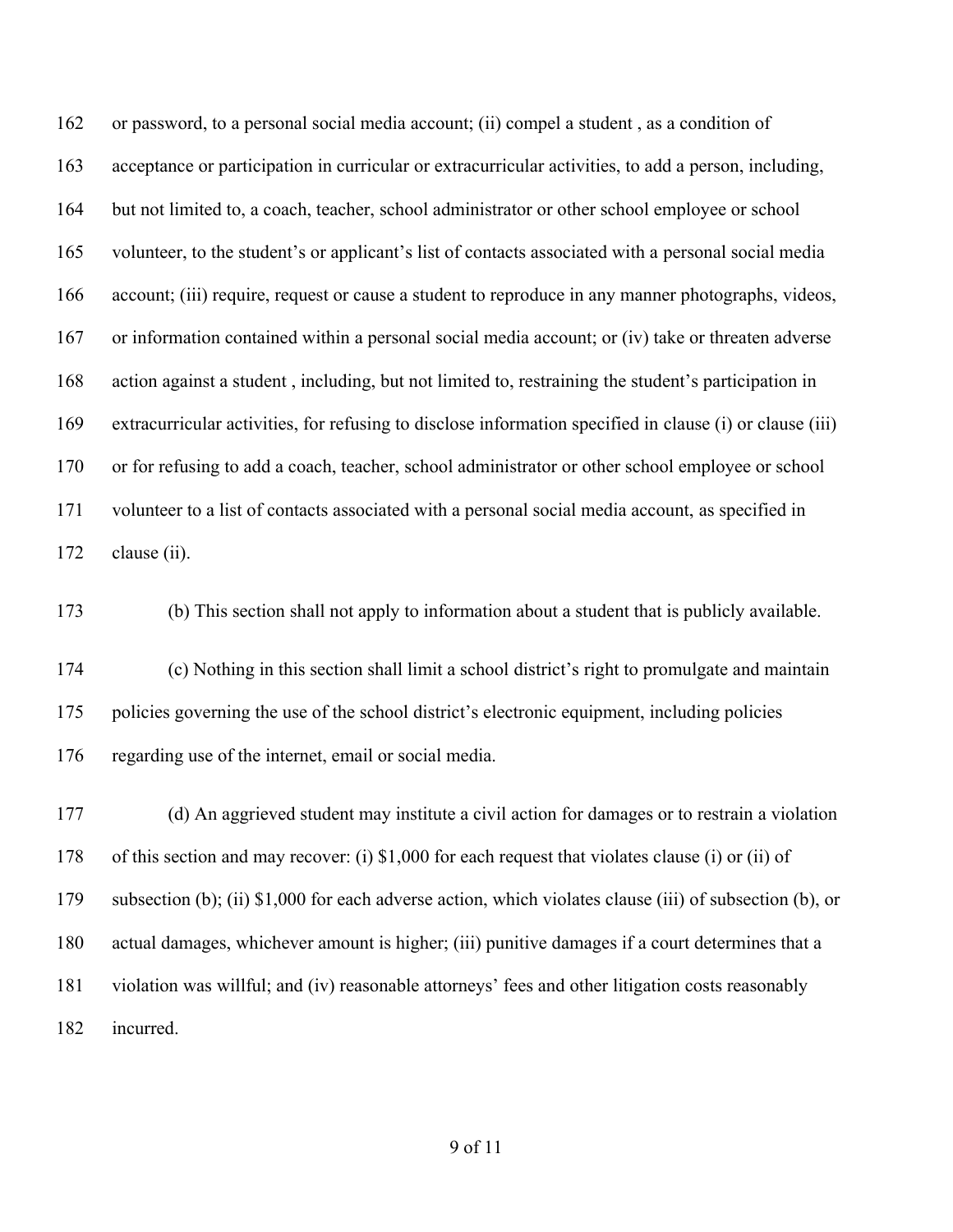(e) Nothing in this section shall prevent the school district from requesting access to a student's personal social media account to ensure compliance with applicable state or federal laws, judicial directives, or an order of a court of competent jurisdiction; provided, however, that a school district, prior to requesting access to a personal social media account, shall notify the student and the student's parent or guardian of the grounds for the request; and provided further, that (i) the school district has no other means of obtaining the relevant information; (ii) information gained from access to the student's personal social media account shall be used solely for purposes of the investigation or a related proceeding; and (iii) any access to a student's personal social media account shall be limited to identifying relevant evidence. If a student does not permit access to a personal social media account, the school district shall not take or threaten adverse action against a student for refusing to permit access to said personal social media account.

 (f) Nothing in this section shall limit or prevent a school district from completing an investigation pursuant to section 37O of chapter 71.

 (g) The board shall promulgate regulations as needed to implement this section. The board shall submit any regulations to the house and senate committees on ways and means and the joint committee on education not less than 60 days before adoption. The joint committee on education shall review and may comment on these regulations during that time period.

 Section 34M. (a) The department shall make publicly available a list of categories of student personally identifiable information collected by the department including, but not limited to, student personally identifiable information required to be collected or reported by state or